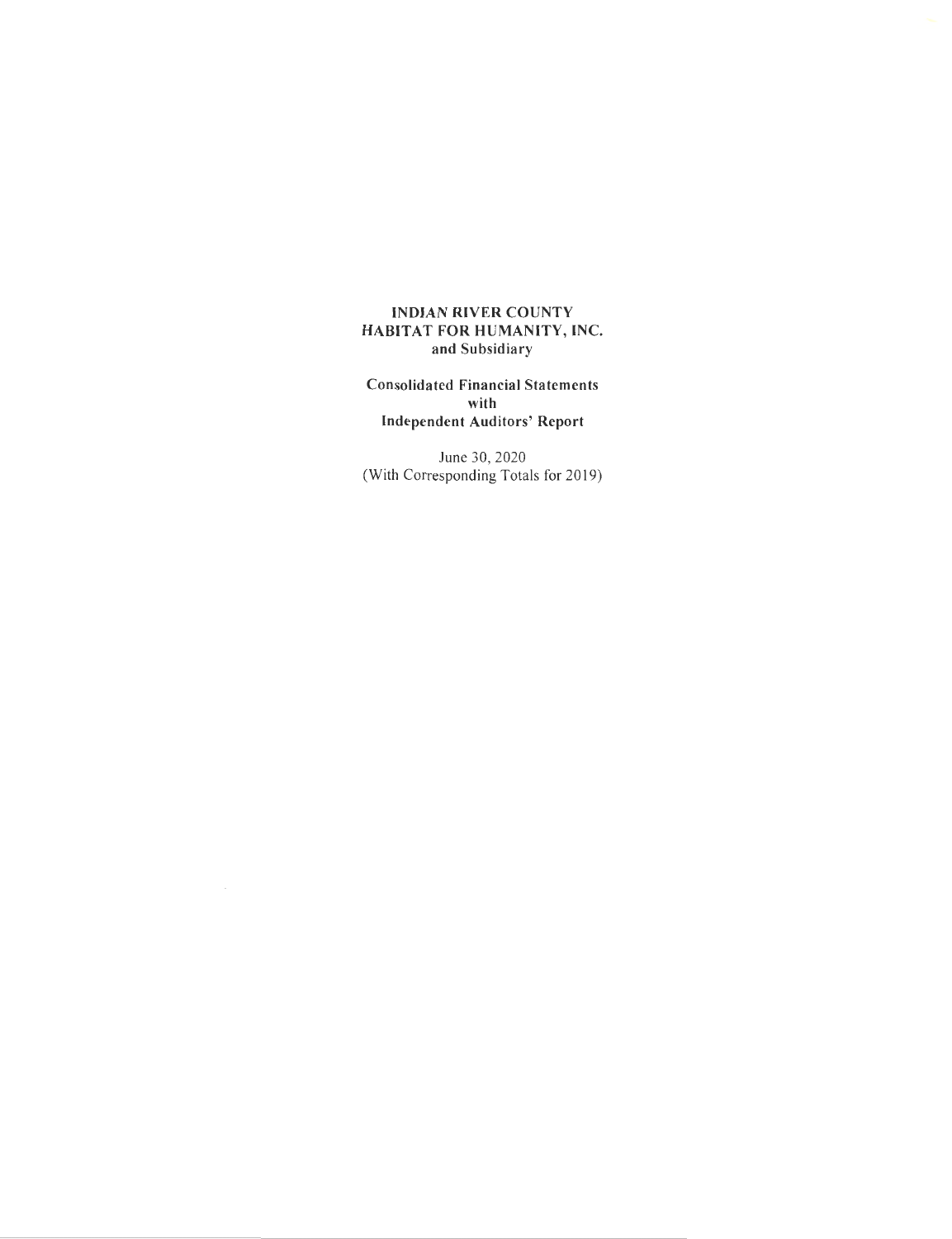# **Table of Contents**

**Page** 

|                              | $7 - 3$ |
|------------------------------|---------|
| <b>Financial Statements:</b> |         |
|                              |         |
|                              |         |
|                              | h       |
|                              |         |
|                              |         |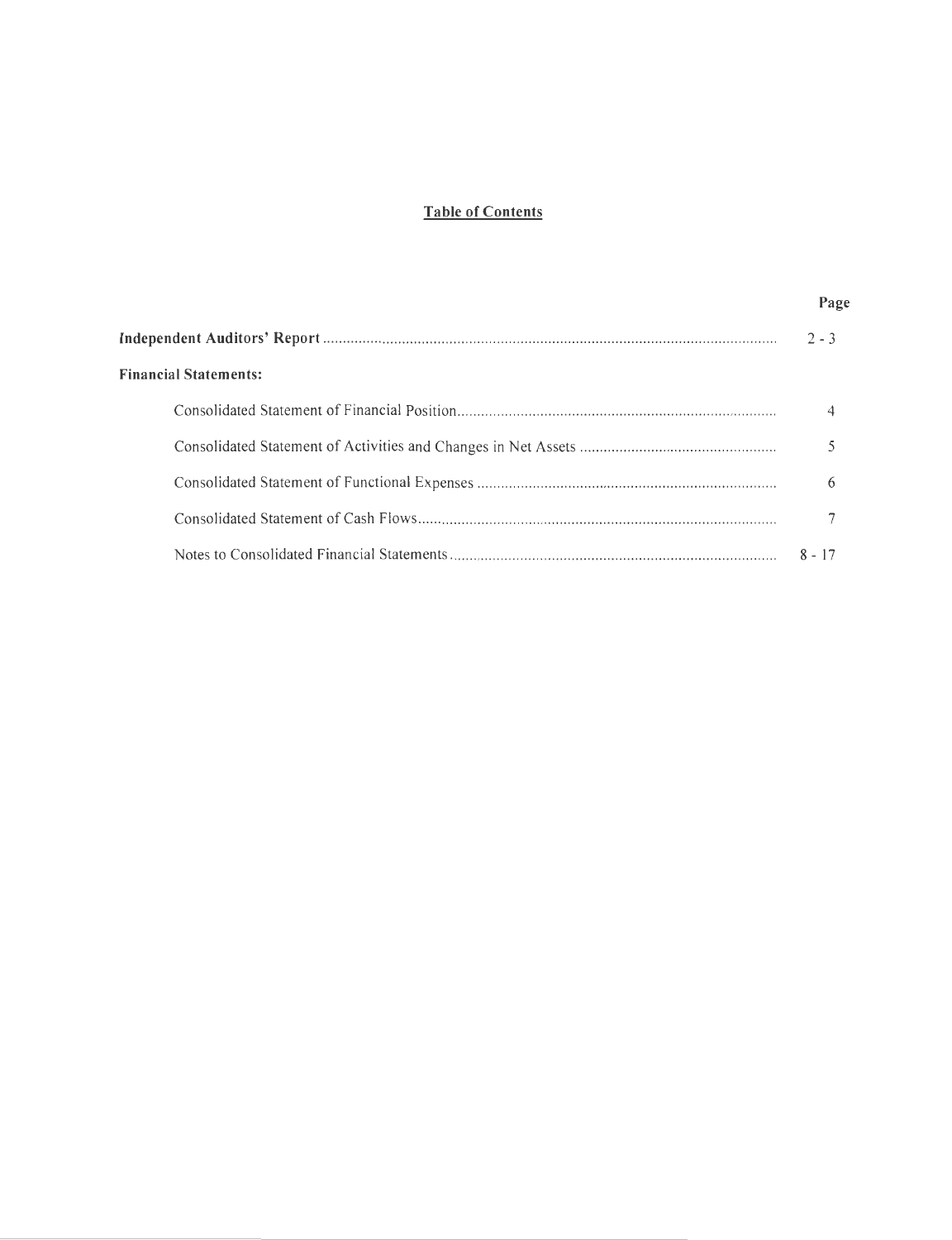

# **Independent Auditors' Report**

To the Board of Directors Indian River County Habitat for Humanity, Inc.

### **Report on the Financial Statements**

We have audited the accompanying consolidated financial statements of the Indian River County Habitat for Humanity, Inc. of Vero Beach, Florida and Subsidiary, which comprise the consolidated statement of financial position as of June 30, 2020, and the related consolidated statements of activities, functional expenses, and cash flows for the year then ended, and the related notes to the consolidated financial statements.

## **Management's Responsibility for the Financial Statements**

Management is responsible for the preparation and fair presentation of these financial statements in accordance with accounting principles generally accepted in the United States of America; this includes the design, implementation, and maintenance of internal control relevant to the preparation and fair presentation of financial statements that are free from material misstatement, whether due to fraud or error.

### **Auditors' Responsibility**

Our responsibility is to express an opinion on these financial statements based on our audit. We conducted our audit in accordance with auditing standards generally accepted in the United States of America. Those standards require that we plan and perform the audit to obtain reasonable assurance about whether the financial statements are free from material misstatement.

An audit involves performing procedures to obtain audit evidence about the amounts and disclosures in the financial statements. The procedures selected depend on the auditor's judgment, including the assessment of the risks of material misstatement of the financial statements, whether due to fraud or error. In making those risk assessments, the auditor considers internal control relevant to the entity's preparation and fair presentation of the financial statements in order to design audit procedures that are appropriate in the circumstances, but not for the purpose of expressing an opinion on the effectiveness of the entity's internal control. Accordingly, we express no such opinion. An audit also includes evaluating the appropriateness of accounting policies used and the reasonableness of significant accounting estimates made by management, as well as evaluating the overall presentation of the financial statements.

We believe that the audit evidence we have obtained is sufficient and appropriate to provide a basis for our audit opinion.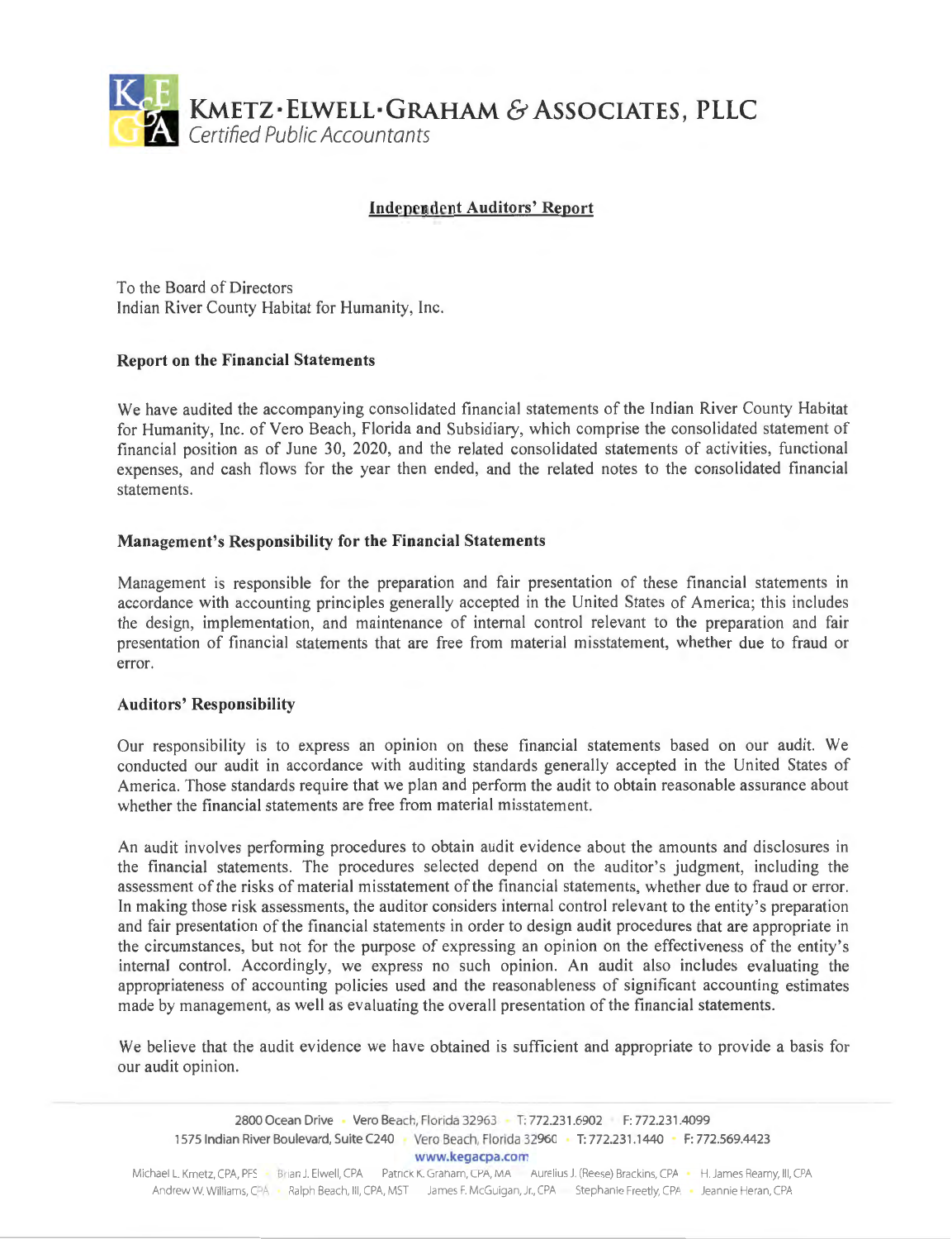To the Board of Directors Indian River County Habitat for Humanity, Inc. Page two

## **Opinion**

In our opinion, the consolidated financial statements referred to above present fairly, in all material respects, the consolidated financial position of Indian River County Habitat for Humanity, Inc. as of June 30, 2020, and the changes in its consolidated net assets and its cash flows for the year then ended in accordance with accounting principles generally accepted in the United States of America.

### **Report on Summarized Comparative Information**

We have previously audited Indian River County Habitat for Humanity, Inc.'s 2019 financial statements, and our report dated August 23 , 2019, expressed an unmodified opinion on those audited financial statements. In our opinion, the summarized comparative infonnation presented herein as of and for the year ended June 30, 2019, is consistent, in all material respects, with the audited financial statements from which it has been derived.

Knetz, Elwell, that am & associated

Kmetz, Elwell, Graham & Associates, PLLC Certified Public Accountants Vero Beach, Florida August 25 , 2020

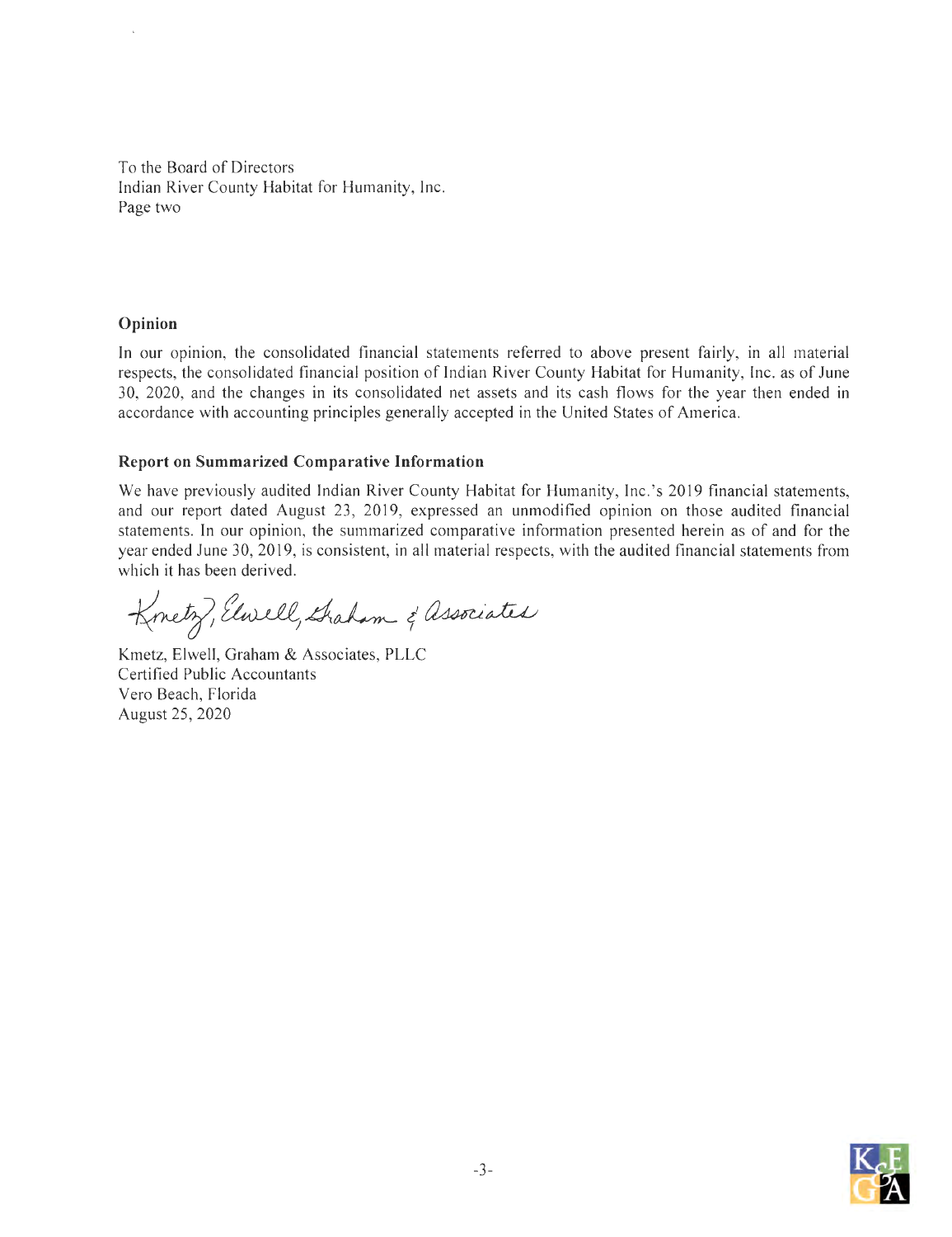Consolidated Statement of Financial Position June 30, 2020 (With corresponding totals as of June 30, 2019)

|                                                                                                                                                                                    | 2020                                                    |              | 2019                                                    |
|------------------------------------------------------------------------------------------------------------------------------------------------------------------------------------|---------------------------------------------------------|--------------|---------------------------------------------------------|
| <b>Assets</b>                                                                                                                                                                      |                                                         |              |                                                         |
| <b>Current Assets:</b><br>$\mathbb S$<br>Cash and cash equivalents<br>Current portion of mortgage loans                                                                            | 2,986,058<br>303,749                                    | $\mathbb{S}$ | 2,619,482<br>277,124                                    |
| Current portion of pledges receivable<br>Costs of homes under construction<br>Inventory<br>Other current assets                                                                    | 847,699<br>648,033<br>78,461                            |              | 10,000<br>441,493<br>651,781<br>69,425                  |
| <b>Total current assets</b>                                                                                                                                                        | 4,864,000                                               |              | 4,069,305                                               |
| <b>Other Assets:</b>                                                                                                                                                               |                                                         |              |                                                         |
| Restricted cash<br>Non-interest bearing mortgage loans, net of discount<br>Property and equipment, net<br>Land held for development<br>Other assets                                | 277,422<br>5,486,621<br>4,544,148<br>2,278,307<br>6,980 |              | 322,694<br>5,176,504<br>4,676,318<br>2,363,547<br>2,624 |
| <b>Total other assets</b>                                                                                                                                                          | 12,593,478                                              |              | 12,541,687                                              |
| <b>Total assets</b><br>$\mathbb{S}$                                                                                                                                                | 17,457,478                                              | $\sqrt{\ }$  | 16,610,992                                              |
| <b>Liabilities and Net Assets</b><br><b>Current Liabilities:</b><br>Accounts payable and accrued expenses<br>\$<br>Escrow and warranty reserve<br>Current portion of notes payable | 413,616<br>277,422<br>195,674                           | \$           | 320,530<br>322,694<br>198,302                           |
| <b>Total current liabilities</b>                                                                                                                                                   | 886,712                                                 |              | 841,526                                                 |
|                                                                                                                                                                                    |                                                         |              |                                                         |
| Long-Term Liabilities:<br>Note payable - PPP Forgivable<br>SHOP notes payable<br>Notes payable<br>Less current portion of notes payable                                            | 299,600<br>102,815<br>3,718,814<br>(195, 674)           |              | 97,239<br>3,881,651<br>(198, 302)                       |
| <b>Total long-term liabilities</b>                                                                                                                                                 | 3,925,555                                               |              | 3,780,588                                               |
| <b>Total liabilities</b>                                                                                                                                                           | 4,812,267                                               |              | 4,622,114                                               |
| <b>Net Assets:</b><br>Net assets without donor restrictions:                                                                                                                       |                                                         |              |                                                         |
| Designated<br>Undesignated                                                                                                                                                         | 839,430<br>11,450,557                                   |              | 1,669,855<br>10,118,133                                 |
| Total Net assets without donor restrictions                                                                                                                                        | 12,289,987                                              |              | 11,787,988                                              |
| Net assets with donor restrictions                                                                                                                                                 | 355,224                                                 |              | 200,890                                                 |
| <b>Total net assets</b>                                                                                                                                                            | 12,645,211                                              |              | 11,988,878                                              |
| \$<br>Total liabilities and net assets                                                                                                                                             | 17,457,478                                              | $\mathbb{S}$ | 16,610,992                                              |
|                                                                                                                                                                                    |                                                         |              |                                                         |

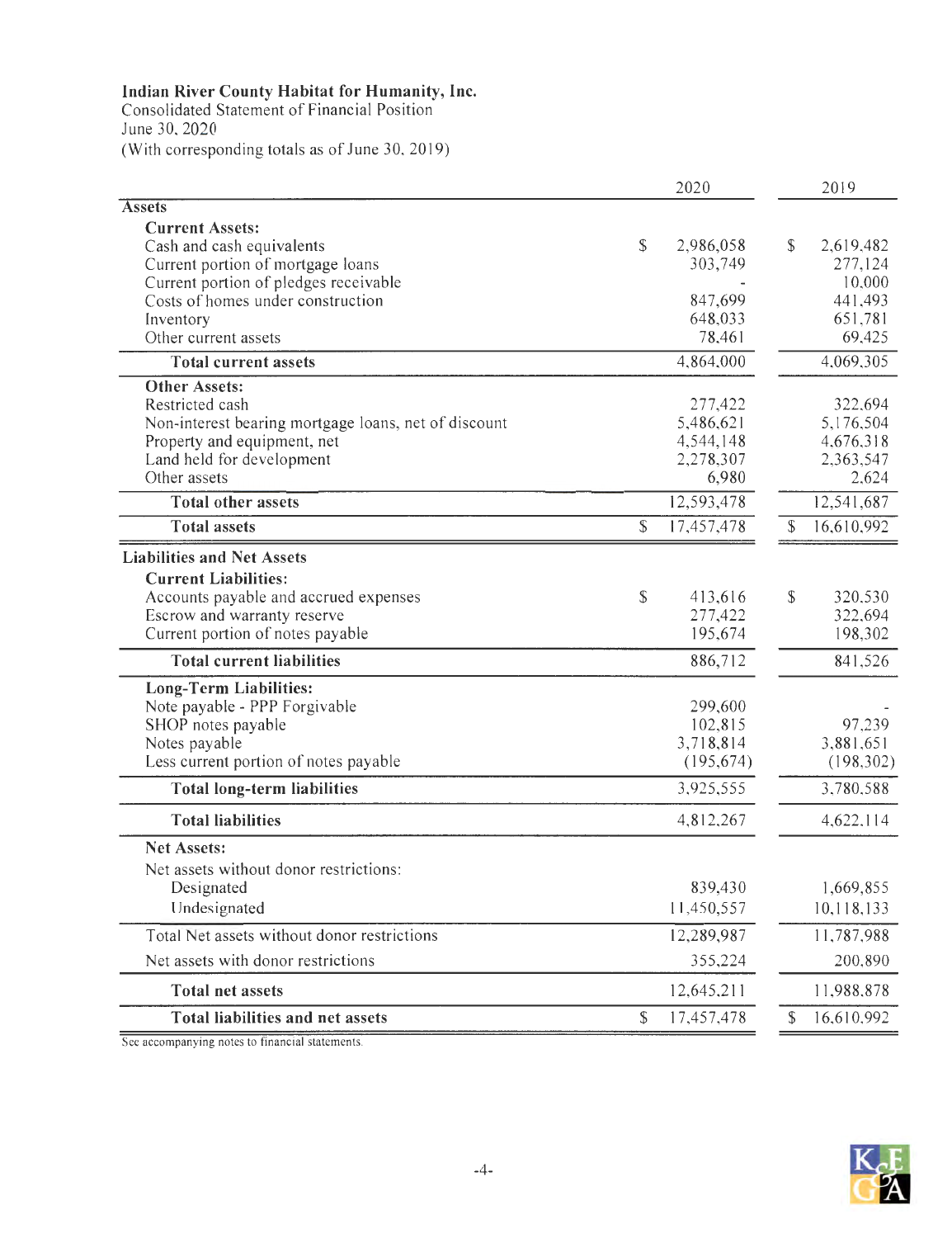Consolidated Statement of Activities and Changes in Net Assets For the Year ended June 30, 2020 (With corresponding totals as of June 30, 2019)

| 2020                                                                                                                                                                                                                                                   |              |                                                                                         | 2019 |                                |                                                                                 |                                                                                            |
|--------------------------------------------------------------------------------------------------------------------------------------------------------------------------------------------------------------------------------------------------------|--------------|-----------------------------------------------------------------------------------------|------|--------------------------------|---------------------------------------------------------------------------------|--------------------------------------------------------------------------------------------|
|                                                                                                                                                                                                                                                        |              | Without Donor<br>Restrictions                                                           |      | With Donor<br>Restrictions     | Total                                                                           | All Funds<br>Combined                                                                      |
| <b>Public Support and Revenue</b>                                                                                                                                                                                                                      |              |                                                                                         |      |                                |                                                                                 |                                                                                            |
| Contributions<br>Grants<br>Transfers to homeowners<br>ReStore revenue<br>Mortgage loan discount amortization<br>Mortgage loan discount on loans sold<br>Fundraising and other income<br>Gain on sale of assets<br>Net assets released from restriction | $\mathbb{S}$ | 1,193,541<br>283,445<br>1,552,261<br>1,904,144<br>387,908<br>888,711<br>1,691<br>85,945 | \$.  | 225,279<br>15,000<br>(85, 945) | \$1,418,820<br>298,445<br>1,552,261<br>1,904,144<br>387,908<br>888,711<br>1,691 | \$1,288,854<br>430,364<br>2,035,583<br>2,000,168<br>406,131<br>36,769<br>659,591<br>14,842 |
| <b>Total public support</b><br>and revenue                                                                                                                                                                                                             |              | 6,297,646                                                                               |      | 154,334                        | 6,451,980                                                                       | 6,872,302                                                                                  |
| <b>Expenses</b>                                                                                                                                                                                                                                        |              |                                                                                         |      |                                |                                                                                 |                                                                                            |
| Family support services<br>ReStore<br>Fundraising and development<br>Management and general                                                                                                                                                            |              | 4,147,150<br>980,791<br>433,445<br>234,261                                              |      |                                | 4, 147, 150<br>980,791<br>433,445<br>234,261                                    | 4,782,133<br>1,016,370<br>501,682<br>208,778                                               |
| Total program and<br>supporting services                                                                                                                                                                                                               |              | 5,795,647                                                                               |      |                                | 5,795,647                                                                       | 6,508,963                                                                                  |
| Increase in net assets                                                                                                                                                                                                                                 |              | 501,999                                                                                 |      | 154,334                        | 656,333                                                                         | 363,339                                                                                    |
| Net assets, beginning of year                                                                                                                                                                                                                          |              | 11,787,988                                                                              |      | 200,890                        | 11,988,878                                                                      | 11,625,539                                                                                 |
| Net assets, end of year                                                                                                                                                                                                                                | S            | 12,289,987                                                                              | S.   | 355,224                        | \$12,645,211                                                                    | \$11,988,878                                                                               |

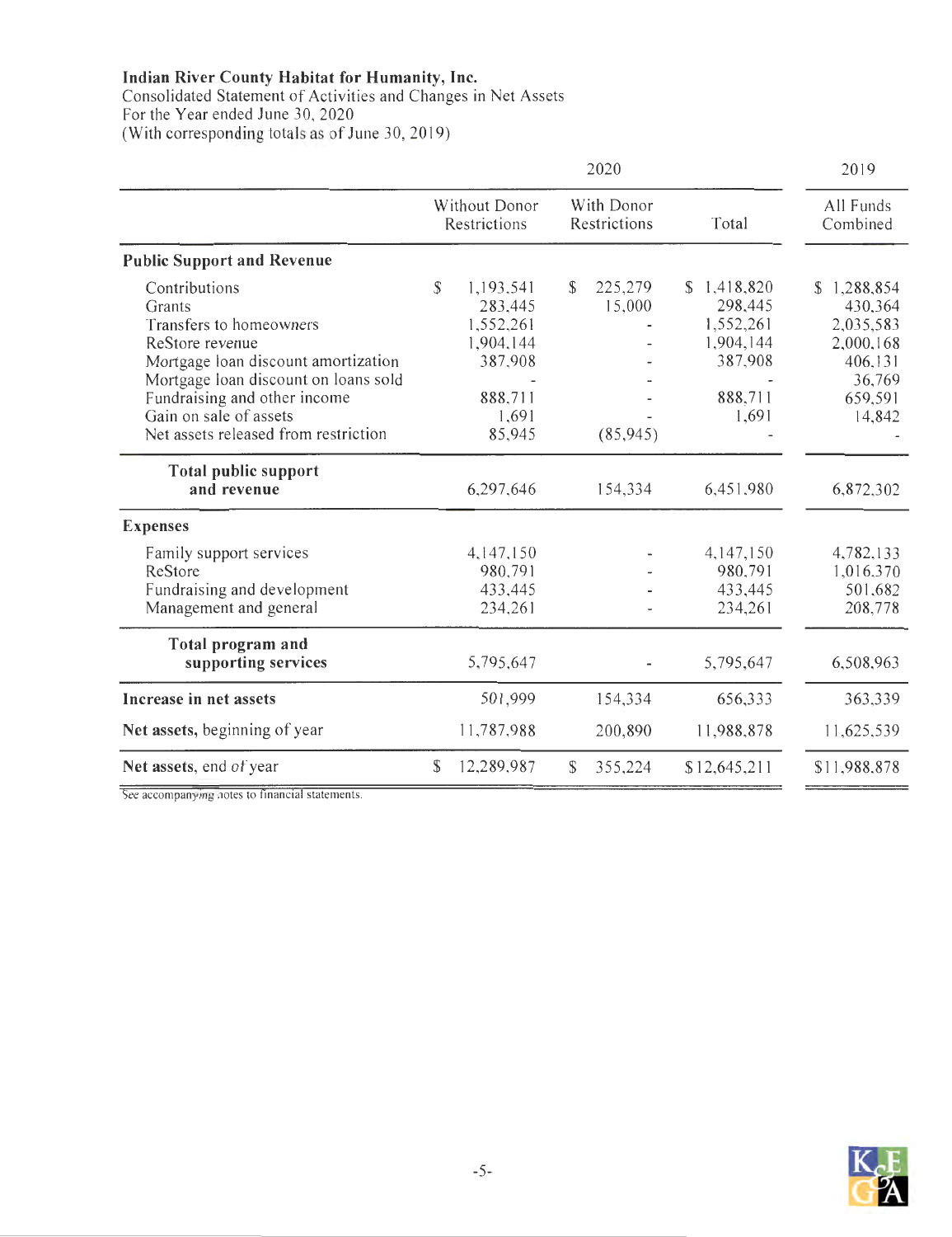Consolidated Statement of Functional Expenses For the Year ended June 30, 2020

(With corresponding totals as of June 30, 2019)

|                                                                                                                                                                                                                                                                                                                                                                             |                                                                                                                                                             |                                                                                                             | 2020                                                                                                               |                                                                                          |                                                                                                                                                                              | 2019                                                                                                                                                                                       |
|-----------------------------------------------------------------------------------------------------------------------------------------------------------------------------------------------------------------------------------------------------------------------------------------------------------------------------------------------------------------------------|-------------------------------------------------------------------------------------------------------------------------------------------------------------|-------------------------------------------------------------------------------------------------------------|--------------------------------------------------------------------------------------------------------------------|------------------------------------------------------------------------------------------|------------------------------------------------------------------------------------------------------------------------------------------------------------------------------|--------------------------------------------------------------------------------------------------------------------------------------------------------------------------------------------|
|                                                                                                                                                                                                                                                                                                                                                                             | Program Services                                                                                                                                            |                                                                                                             | <b>Supporting Services</b>                                                                                         |                                                                                          | Total                                                                                                                                                                        | All Funds<br>Combined                                                                                                                                                                      |
|                                                                                                                                                                                                                                                                                                                                                                             | Family Support,<br><b>Education</b> and<br>Construction                                                                                                     | ReStore                                                                                                     | Fundraising                                                                                                        | Management<br>and General                                                                |                                                                                                                                                                              |                                                                                                                                                                                            |
| Salaries and wages<br>Payroll taxes and benefits                                                                                                                                                                                                                                                                                                                            | 747,773<br>$\mathbb{S}$<br>194,924                                                                                                                          | 485,390<br>$\mathcal{S}$<br>99,033                                                                          | \$.<br>216,770<br>42,427                                                                                           | $\mathcal{S}$<br>159,565<br>36,971                                                       | \$1,609,498<br>373,355                                                                                                                                                       | \$1,546,292<br>378,598                                                                                                                                                                     |
| <b>Total payroll</b>                                                                                                                                                                                                                                                                                                                                                        | 942,697                                                                                                                                                     | 584,423                                                                                                     | 259,197                                                                                                            | 196,536                                                                                  | 1,982,853                                                                                                                                                                    | 1,924,890                                                                                                                                                                                  |
| Advertising<br>Cost of homes transferred<br>Other construction costs<br>Depreciation<br>Discount on mortgages<br>Insurance<br>Interest<br>Office expenses and miscellaneous<br>Postage and printing<br>Professional services<br>Public relations<br>Rent expense<br>Repairs and maintenance<br>Telephone<br>Tithe to International<br>Travel<br>Property taxes<br>Utilities | 428<br>1,358,444<br>405,588<br>26,732<br>858,361<br>40,279<br>117,516<br>3,457<br>26,633<br>4,945<br>29,748<br>4,029<br>286,569<br>2,903<br>7,206<br>12,671 | 44,433<br>145,608<br>46,133<br>48,369<br>27<br>23,314<br>25,305<br>30,225<br>3,132<br>47<br>5,359<br>24,373 | 2,414<br>6,616<br>8,699<br>34,804<br>14,187<br>14,239<br>3,209<br>1,784<br>3,689<br>642<br>1,615<br>1,193<br>1,901 | 4,202<br>5,277<br>17,419<br>510<br>2,883<br>777<br>2,293<br>1,693<br>707<br>758<br>1,206 | 47,275<br>1,358,444<br>405,588<br>183,158<br>858,361<br>100,388<br>218,108<br>18,181<br>67,069<br>3,209<br>32,811<br>65,955<br>9,496<br>286,569<br>5,272<br>14,516<br>40,151 | 60,657<br>1,876,630<br>388,610<br>181,067<br>1,000.493<br>85,060<br>11,832<br>252,704<br>13,371<br>136,204<br>11,759<br>33,184<br>64,161<br>9,065<br>251,244<br>11,148<br>13,605<br>49,409 |
| Volunteer recognition<br>Direct fundraising expense                                                                                                                                                                                                                                                                                                                         | 18,944                                                                                                                                                      | 43                                                                                                          | 4,981<br>74,275                                                                                                    |                                                                                          | 23,968<br>74,275                                                                                                                                                             | 22,554<br>111,316                                                                                                                                                                          |
| <b>Total expenses</b>                                                                                                                                                                                                                                                                                                                                                       | \$4,147,150                                                                                                                                                 | $\mathbb{S}$<br>980,791                                                                                     | 433,445<br>S.                                                                                                      | $\mathbb{S}$<br>234,261                                                                  | \$5,795,647                                                                                                                                                                  | \$6,508,963                                                                                                                                                                                |

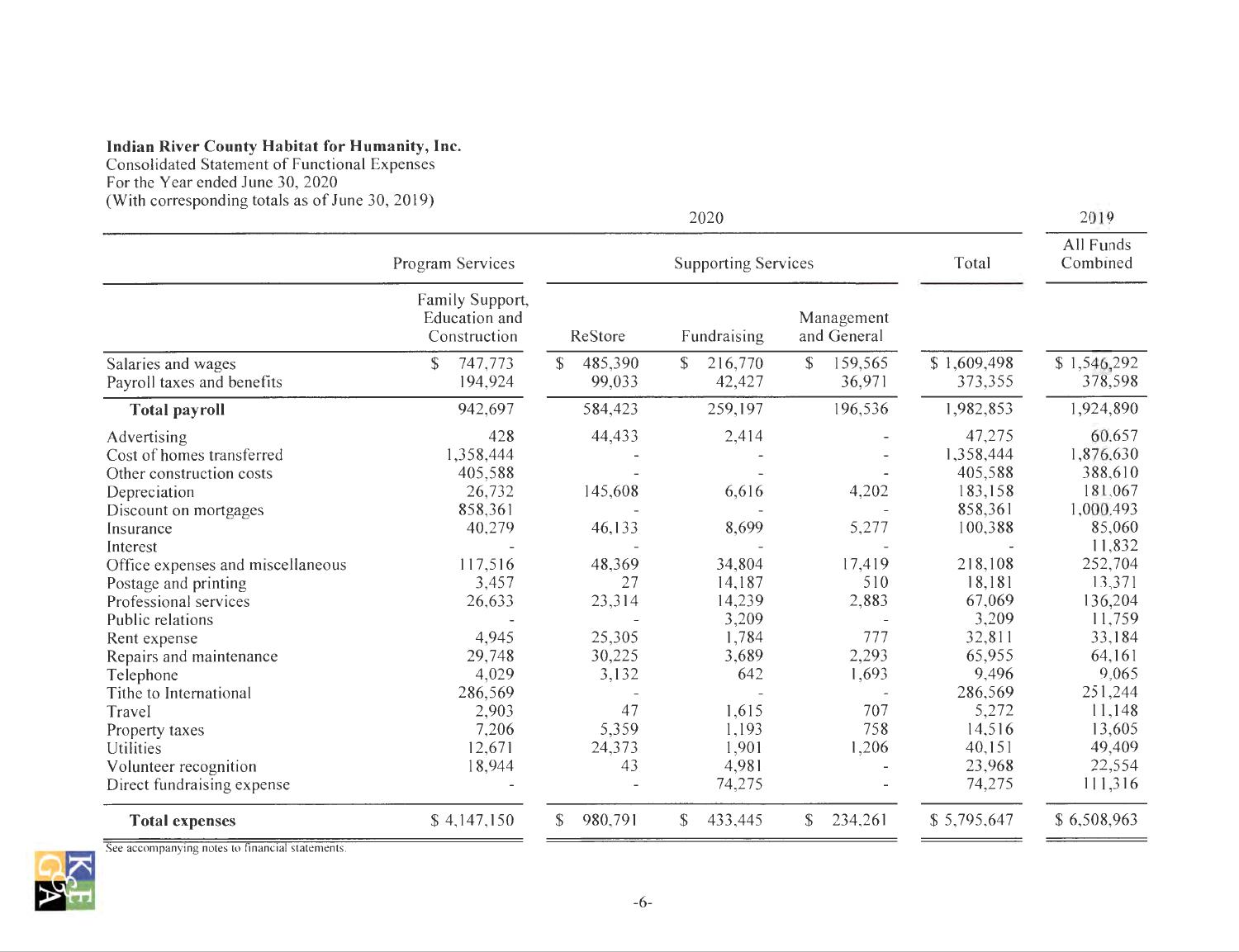Conso lidated Statement of Cash Flows For the Year ended June 30, 2020 (With corresponding totals as of June 30, 2019)

|                                                                                                                                                                                               |               | 2020                                                |               | 2019                                                         |
|-----------------------------------------------------------------------------------------------------------------------------------------------------------------------------------------------|---------------|-----------------------------------------------------|---------------|--------------------------------------------------------------|
| Cash flows from operating activities:                                                                                                                                                         |               |                                                     |               |                                                              |
| Increase in net assets                                                                                                                                                                        | $\mathcal{S}$ | 656,333                                             | $\mathcal{S}$ | 363,339                                                      |
| Adjustments to reconcile increase in net assets to net<br>cash flows provided by (used for) operating activities:                                                                             |               |                                                     |               |                                                              |
| Transfers to homeowners, net of discount<br>Depreciation<br>Mortgage loan discount<br>Gain on sale of assets<br>In-kind contributions                                                         |               | 674,545<br>183,158<br>(387,908)<br>(1,691)<br>3,748 |               | 1,015,813<br>181,067<br>(442,900)<br>(14, 842)<br>(126, 762) |
| (Increase) decrease in:                                                                                                                                                                       |               |                                                     |               |                                                              |
| Restricted cash<br>Grant, pledges and other receivables<br>Land held for development and cost of homes under construction<br>Other assets                                                     |               | 45,272<br>10,000<br>(1,859,341)<br>(2,394)          |               | 29,441<br>18,500<br>(1,883,232)<br>(23,207)                  |
| Increase (decrease) in:<br>Accounts payable, escrow and accrued expenses                                                                                                                      |               | 47,814                                              |               | (6,027)                                                      |
| Net cash used for operating activities                                                                                                                                                        |               | (630, 464)                                          |               | (888, 810)                                                   |
|                                                                                                                                                                                               |               |                                                     |               |                                                              |
| Cash flows from investing activities<br>Purchase of fixed assets<br>Proceeds from sale of assets<br>Mortgage payments received                                                                |               | (60, 963)<br>6,930<br>908,734                       |               | (21, 414)<br>35,118<br>658,626                               |
| Net cash provided by investing activities                                                                                                                                                     |               | 854,701                                             |               | 672,330                                                      |
| Cash flows from financing activities:<br>Proceeds from note payable<br>Payments on note payable<br>Proceeds from SHOP notes and lines of credit<br>Payments on SHOP notes and lines of credit |               | 299,600<br>(162, 837)<br>29,102<br>(23, 526)        |               | 2,079,697<br>(83,199)<br>16,250<br>(131, 503)                |
| Net cash provided by financing activities                                                                                                                                                     |               | 142,339                                             |               | 1,881,245                                                    |
| Net increase in cash                                                                                                                                                                          |               | 366,576                                             |               | 1,664,765                                                    |
| Cash, beginning of year                                                                                                                                                                       |               | 2,619,482                                           |               | 954,717                                                      |
| Cash, end of year                                                                                                                                                                             |               | \$2,986,058                                         |               | \$2,619,482                                                  |
| Supplemental disclosure of cash flow information:<br>Interest paid                                                                                                                            | \$            |                                                     | $\mathcal{S}$ | 11,832                                                       |
| Supplemental disclosure of noncash activities:<br>Issuance of non-interest bearing mortgage loans<br>Discount on non-interest bearing mortgage loans                                          | \$<br>\$      | 1,542,261<br>(470, 454)                             | \$<br>\$      | 1,861,479<br>(557,762)                                       |

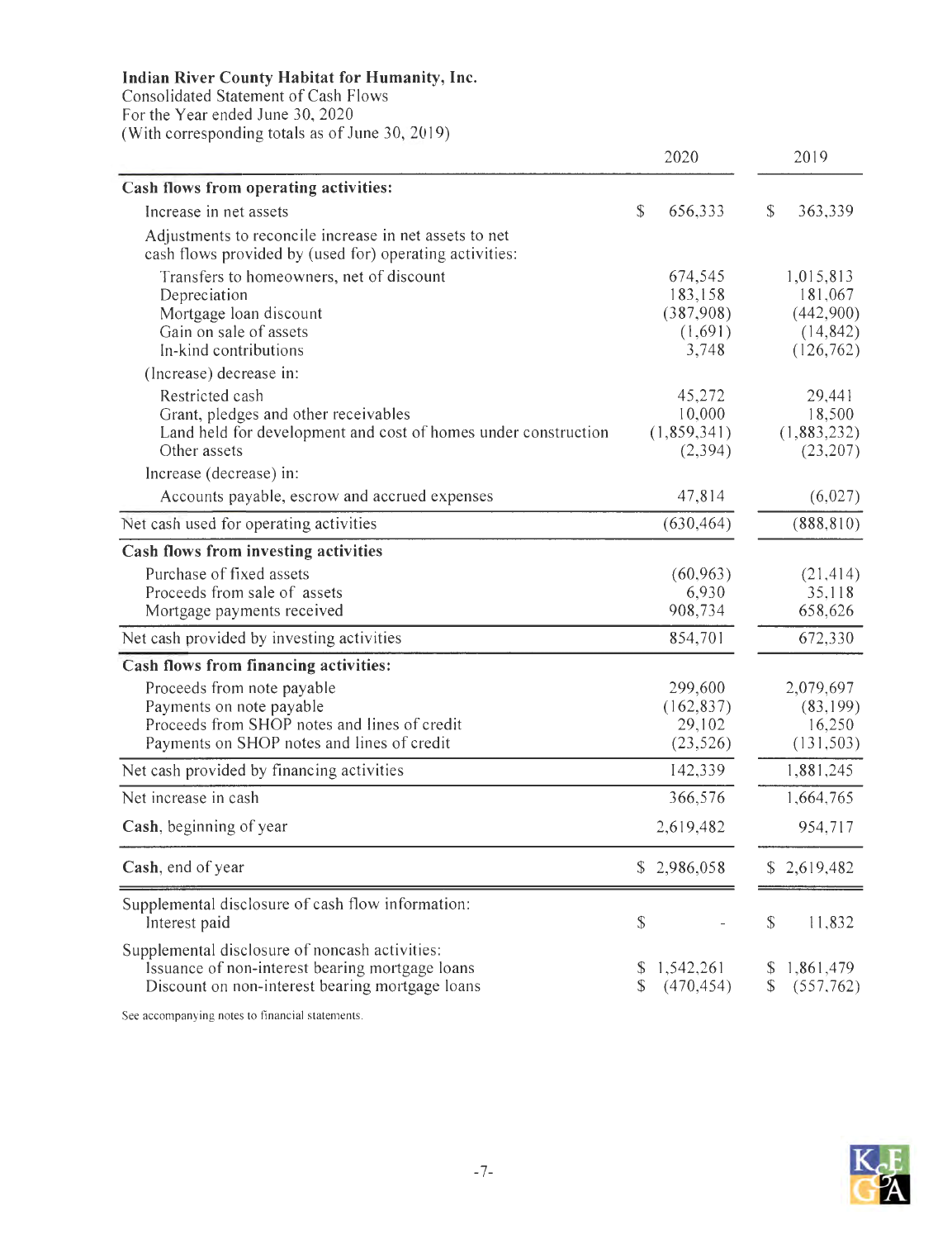Notes to Financial Statements For the Year ended June 30, 2020

## **Note 1 - Nature of Organization and Summary of Significant Accounting Policies**

## **Organization and Purpose**

The Indian River County Habitat for Humanity, Inc. ("Habitat") is a Florida nonprofit organization that was incorporated on March 19, 1990. Habitat is an affiliate of Habitat for Humanity International, Inc., a nondenominational Christian nonprofit organization whose purpose is to create decent, affordable housing for those in need, and to make decent shelter a matter of conscience with people everywhere. Although Habitat for Humanity International, Inc. assists with infonnation resources, training, publications, prayer support and in other ways, Habitat is primarily and directly responsible for its own operations.

On June 21, 2017, Habitat filed articles of organization with the State of Florida to form its wholly owned subsidiary IRCHFH Funding Company 1, LLC. The Company's purpose is to acquire and hold mortgage loans and related documents to comply with the terms of any note purchase agreement between the Company and any financial institution. As a single member LLC, the entity is disregarded for purposes of the Internal Revenue Code .

### **Basis of Accounting**

The accompanying financial statements have been prepared in accordance with generally accepted accounting principals', using the accrual basis of accounting.

### **Basis of Presentation**

Contributions received are recorded as unrestricted, temporarily restricted, or permanently restricted support, depending on the existence and/or nature of any donor restrictions. Unconditional promises to give are recognized as revenue when the underlying promises are received by Habitat. Support that is restricted by the donor is reported as an increase in net assets without donor restrictions if the restriction expires in the reporting period in which the support is recognized. All other donor-restricted support is reported as an increase in net assets with donor imposed restrictions. When a restriction expires, that is, when a stipulated time restriction ends or purpose restriction is accomplished, net assets with donor restrictions are reclassified to net assets without donor restrictions and reported in the statement of activities as net assets released from restrictions. Expenses are reported as decreases in net assets without donor imposed restrictions. Gains and losses on other assets or liabilities are reported as increases or decreases in net assets without donor imposed restrictions unless their use is restricted by explicit donor stipulation or by grantor agreement.

### **Cash Equivalents**

Cash and cash equivalents include cash and investments that are readily convertible into cash and have original maturities of three months or less. Amounts held in individual financial institutions may exceed FDIC insured limits. Habitat has not experienced any losses in such accounts and believes it is not exposed to any significant credit risk related to cash.

### **Inventory**

Inventory consists of donated merchandise to the Restore, primarily household items and construction materials, held for sale and valued at estimated sale prices.

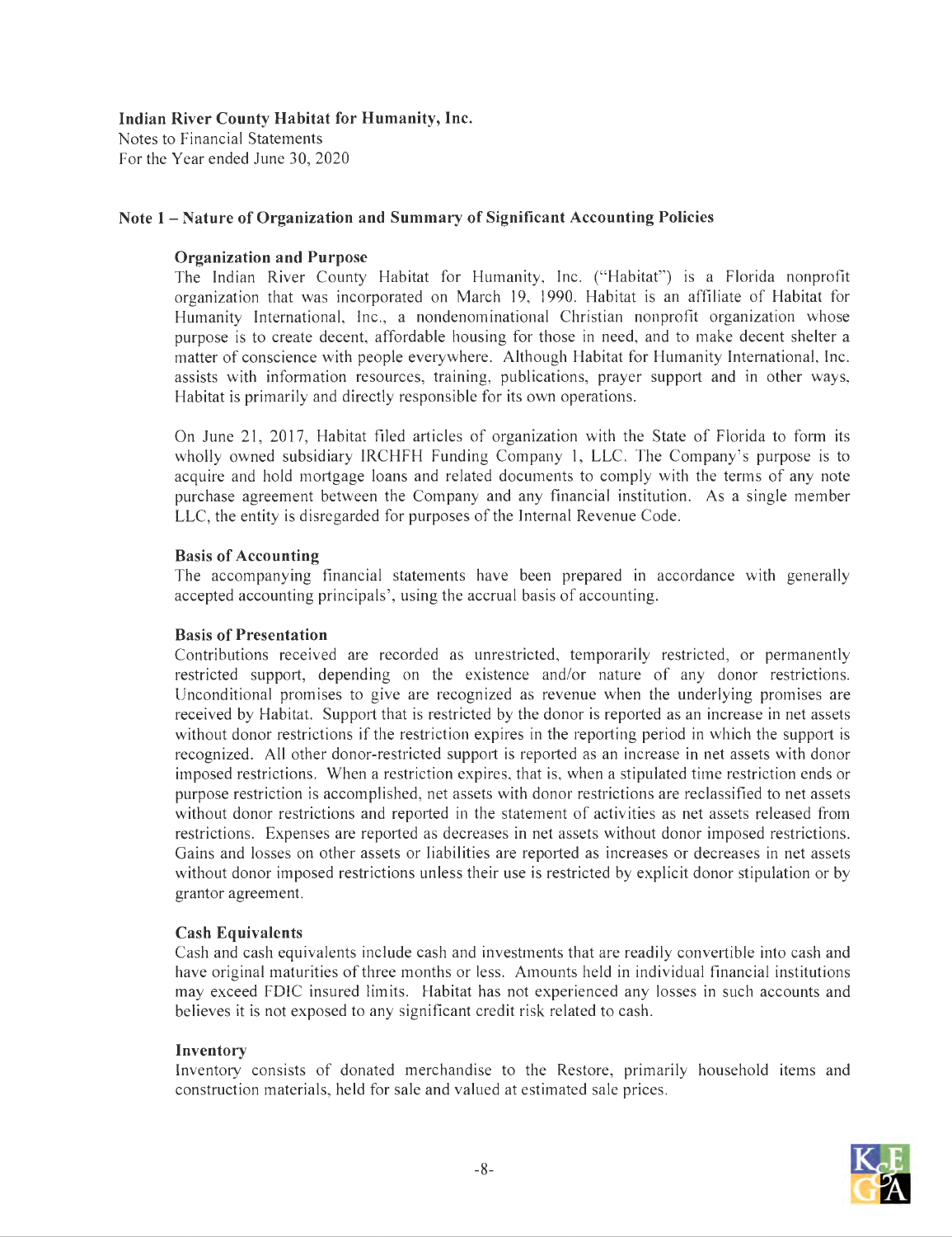Notes to Financial Statements (continued)

### **Note 1 - Nature of Organization and Summary of Significant Accounting Policies** (continued)

### **Property and Equipment**

Property and equipment acquisitions greater than \$500 are capitalized and are stated at cost. Donated property and equipment is recorded at the fair market value at the date of the gift. Depreciation is provided on a straight-line basis over the estimated useful life of the asset, which ranges from 3 - 40 years.

### **Land Held for Development**

Land held for development is recorded at cost and includes land under development, developed lots, and carrying costs incurred during the development period. Real estate assets are evaluated for impairment if impairment indicators are present. An impairment write-down to fair value occurs when management be lieves that events or changes in circumstances indicate that its carrying amount may not be recoverable. An impairment loss was recorded as of June 30, 2015 as disclosed further in Note 15. No additional impairment was recorded for the year ended June 30, 2020.

### **Land Available for Sale**

Real estate assets are evaluated for impairment if impairment indicators are present. An impairment write-down to fair value less costs to sell occurs only if the estimated future undiscounted net cash flows from the real estate inventories are less than the carrying amount.

### **Escrow and Warranty Reserves**

Habitat services certain mortgages on homes whereby cash amounts are received from homeowners in escrow for insurance, property taxes, and association maintenance. In addition, each home carries a one-year warranty and management has established reserves to cover estimated potential costs. Escrow funds and warranty reserves are used to pay costs as they become due. At June 30, 2020, restricted cash of \$277,422 is held to cover these reserves.

### **Revenue Recognition**

### • **Unconditional Promises to Give**

Unconditional promises to give (pledges), e.g., pledged capital campaign contributions, are recognized as revenue and as assets in the year the pledge is received. Unconditional promises to give that are scheduled to be collected in the succeeding twelve months are reflected as current promises to give and are recorded at their net realizable value. Unconditional promises to give that are scheduled to be collected beyond the succeeding twelve months are reflected as long-term promises to give and are recorded at the present value of their net realizable value. Management considers the unconditional promises receivable at year-end to be fully collectible, therefore, an allowance for uncollectible promises has not been recorded.

### • **Restore**

Restore revenue includes the revenue collected on merchandise sold.

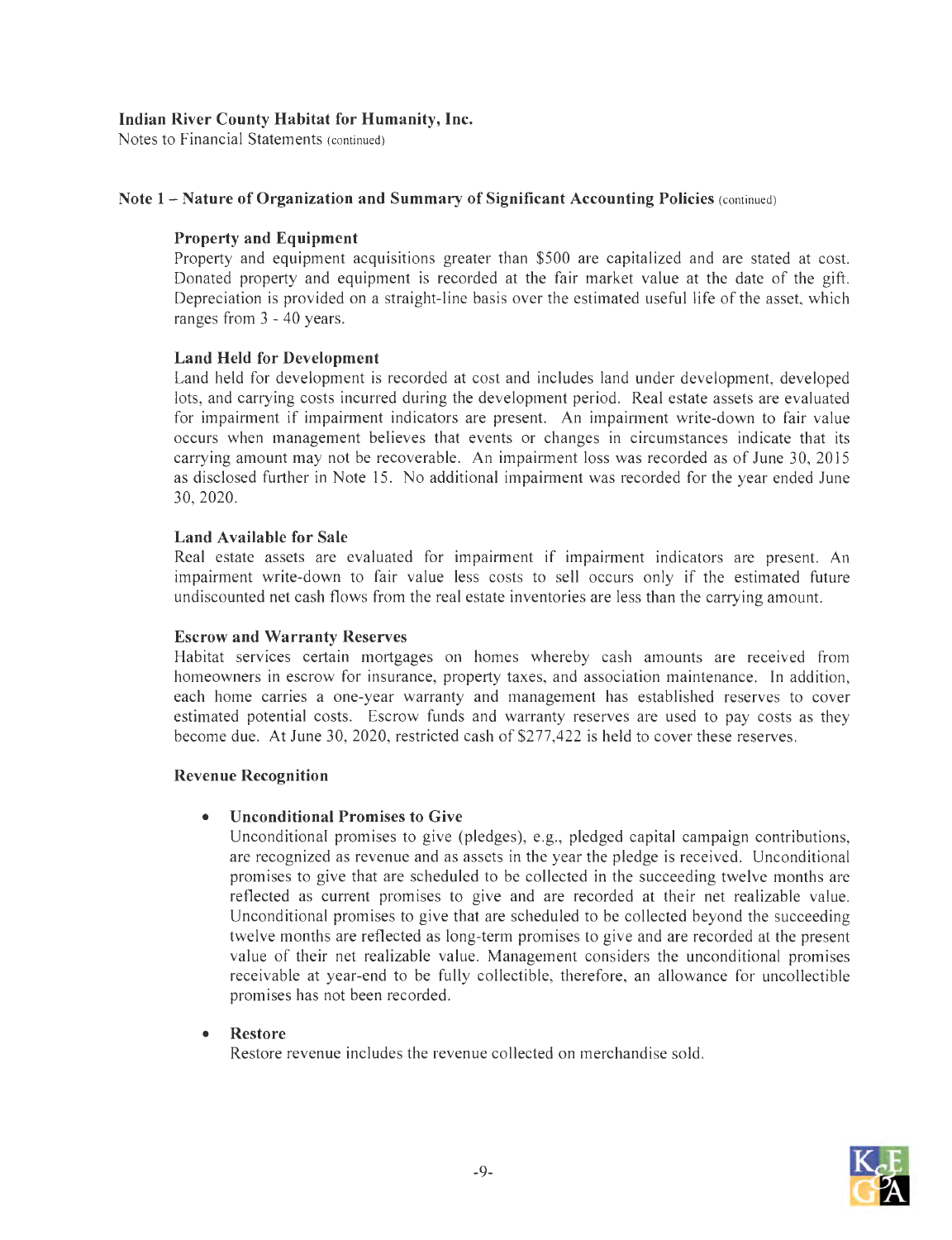Notes to Financial Statements (continued)

## **Note 1** - **Nature of Organization and Summary of Significant Accounting Policies** (continued)

**Revenue Recognition** (continued)

## • **Transfers to Homeowners**

Transfers to homeowners are recorded at stipulated values that are comparable to market values, less the face value of second mortgages held (see Note 12). Non-interest bearing mortgages have been discounted based upon prevailing market rates for low income housing at the inception of the mortgages. Utilizing a straight-line basis, this discount is recognized as interest income over the term of the mortgage.

## **Contributed Services**

Habitat receives a significant amount of donated services from unpaid volunteers who assist in fund-raising, administration and program services. However, these amounts have not been recognized in the accompanying financial statements because the criteria for recognition of such volunteer effort under ASC 958-605-25-16 have not been satisfied.

## **Functional Allocation of Expenses**

The cost of providing the various programs and other activities has been summarized on a functional basis in the statement of functional expenses. Accordingly, certain costs have been allocated among the programs and supporting services benefited. Such allocations are determined by management on an equitable basis.

The significant expenses that are allocated include the following:

| Expense                         | Method of Allocation        |
|---------------------------------|-----------------------------|
| President's Salary and benefits | Time and Effort             |
| Repair & Maintenance            | <b>Full Time Equilivent</b> |
| Utilities                       | <b>Full Time Equilivent</b> |
| Office expenses                 | <b>Full Time Equilivent</b> |

### **Income Tax Status**

Habitat is exempt from federal income tax under Section  $501(c)(3)$  of the Internal Revenue Code under a group exemption letter granted to Habitat for Humanity International by the Internal Revenue Service.

### **Use of Estimates**

The preparation of financial statements in conformity with generally accepted accounting principles requires management to make estimates and assumptions that affect certain reported amounts and disclosures. Accordingly, actual results could differ from those estimates.

## **Prior Period Information**

The financial statements include certain prior year corresponding totals intended to be read only in relation to the current period presentation. The corresponding information was derived from Habitat's audited financial statements for the year ended June 30, 2019, but herein, does not include sufficient detail to constitute a presentation in conformity with accounting principles generally accepted in the United States of America. The prior year corresponding totals may also reflect certain reclassifications of amounts to conform to current year presentations.

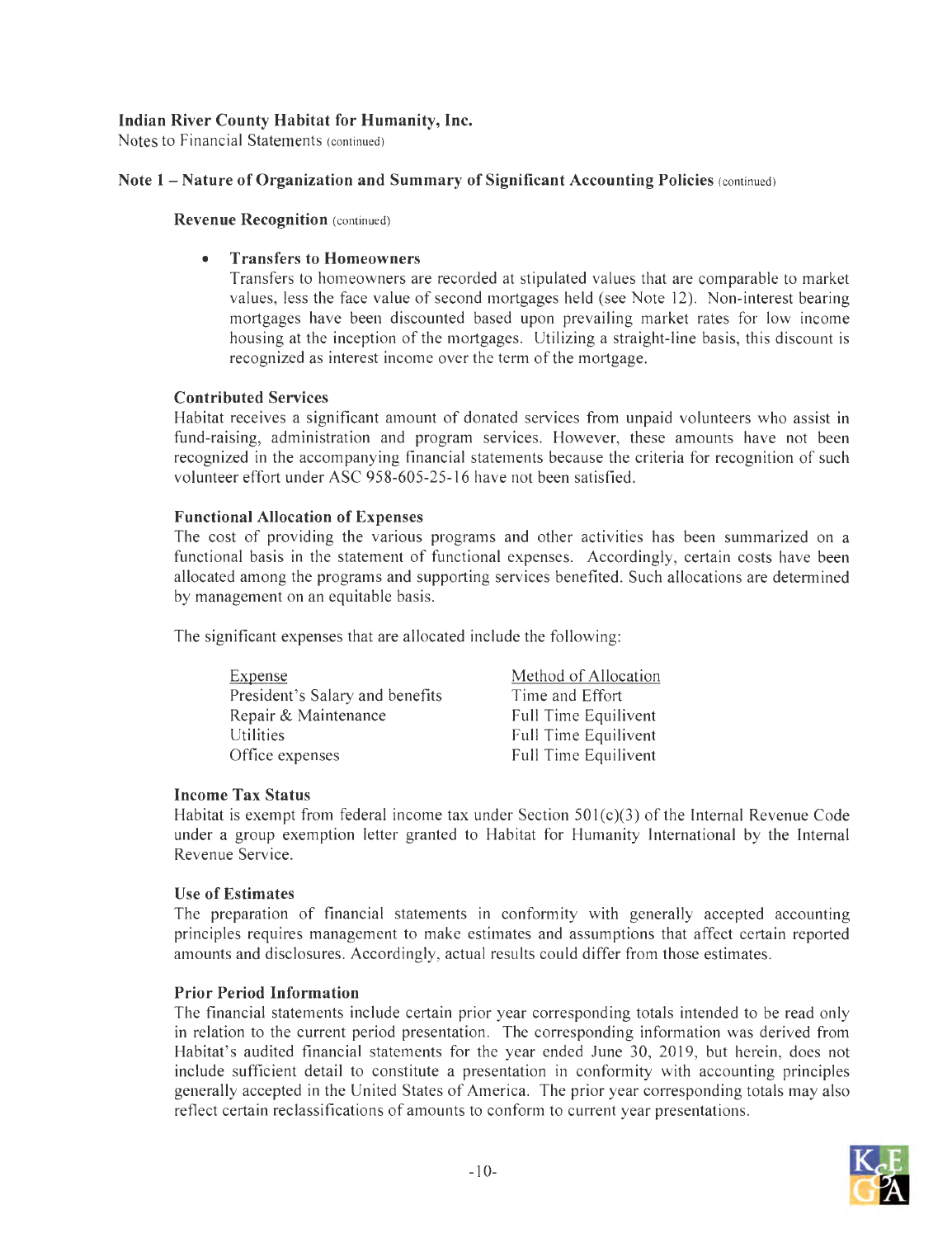Notes to Financial Statements (continued)

## **Note 2** - **Concentrations of Credit Risk**

Financial instruments which potentially subject Habitat to concentration of credit risk include cash held at financial institutions which exceed FDIC insurance and mortgages receivable secured by real property. Habitat has not experienced any losses in such accounts and believes it is not exposed to any significant credit risk.

### **Note 3** - **Non-Interest Bearing Mortgage Loans, net of discounts**

Mortgages receivable consist of non-interest bearing mortgages which are secured by real estate and payable in monthly installments over the life of the mortgage. Mortgages have an original maturity ranging from 15 to 30 years, and have been discounted with rates ranging from 7.4% to 8.4%. Following is a summary of non-interest bearing mortgage loans at June 30, 2020, which management has estimated to be fully collectible or recoverable through foreclosure and re-sale:

| Non-interest bearing mortgage loans at face value<br>Unamortized discount on mortgages | \$12,830,597<br>(7,040,227) |
|----------------------------------------------------------------------------------------|-----------------------------|
|                                                                                        | 5,790,370                   |
|                                                                                        |                             |
| Less than one year<br>Greater than one year                                            | 303,749<br>5,486,621        |
|                                                                                        | 5,790,370                   |

### **Note 4** - **Property and Equipment, net**

The following is a summary of property and equipment at June 30, 2020:

| Construction equipment     | S<br>20,062 |
|----------------------------|-------------|
| Furniture and fixtures     | 129,688     |
| ReStore and warehouse      | 4,002,582   |
| Computer equipment         | 64,680      |
| Computer software          | 19,586      |
| Other equipment            | 1,918       |
| ReStore equipment          | 66,934      |
| Vehicles                   | 202,453     |
| Land - office complex      | 585,417     |
| Office and training center | 1,017,175   |
| Other real estate owned    | 116,160     |
|                            | 6,226,655   |
| Accumulated depreciation   | (1,682,507) |
|                            | \$4,544,148 |

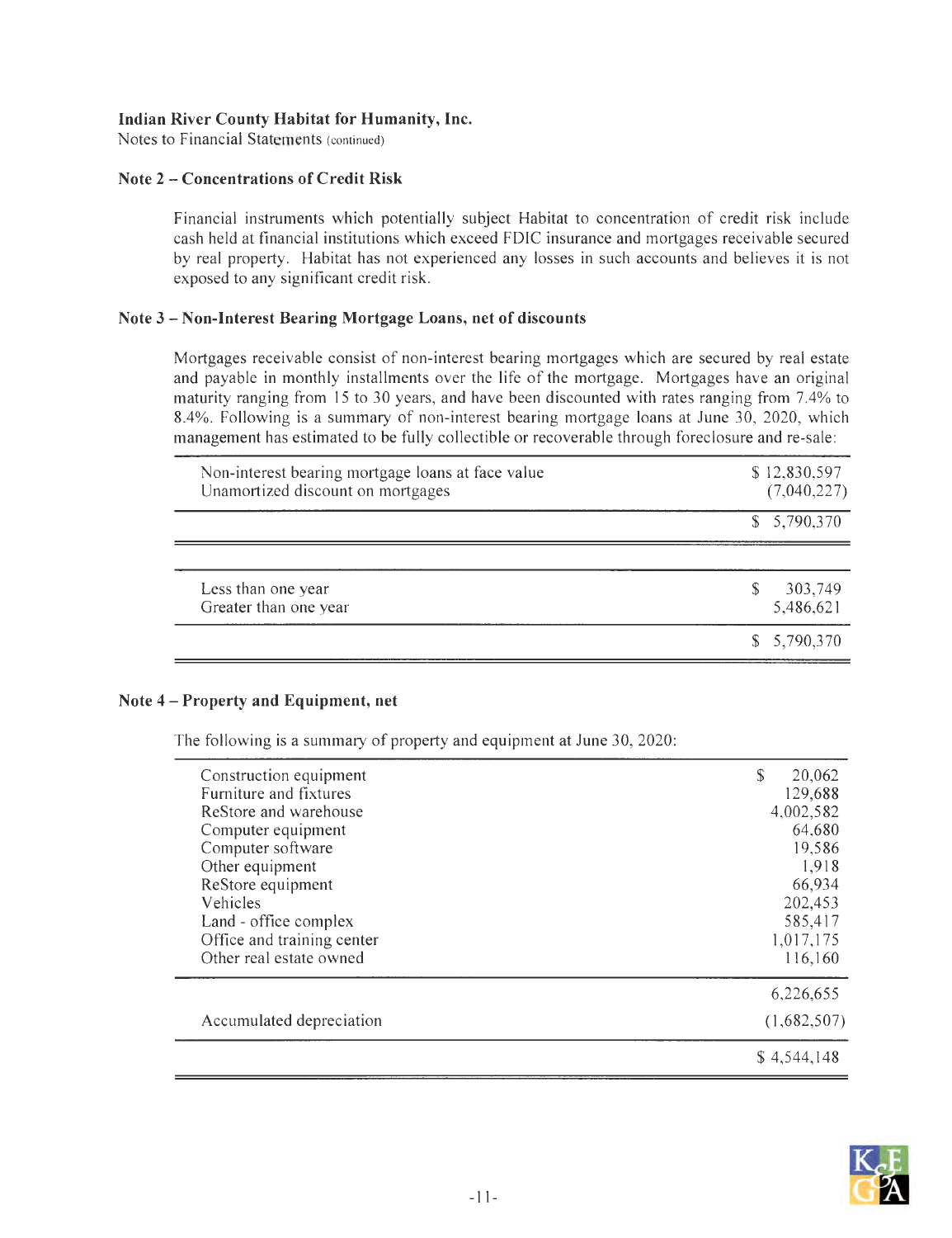Notes to Financial Statements (continued)

### **Note 5 - Home Construction Activity**

Following is a summary of home building activity for the year ended June 30, 2020:

|                                                                                       | Number | Costs       |
|---------------------------------------------------------------------------------------|--------|-------------|
| New and Rehab homes under construction, July 1, 2019<br>Additional costs incurred on: |        | 441,493     |
| beginning inventory of new homes                                                      |        | 646,580     |
| beginning inventory of Recycled / Rehab homes                                         |        | 34,155      |
| New homes started during the year                                                     | 17     | 998,476     |
| Recycled / Rehab homes acquired                                                       |        | 85,439      |
| New homes sold                                                                        | (12)   | (1,358,444) |
| Recycled / Rehab homes sold                                                           |        |             |
| Homes under construction, June 30, 2020                                               |        | 847.699     |

The eleven homes under construction on June 30, 2020 are detailed as follows:

|                                            | Number | Costs              |
|--------------------------------------------|--------|--------------------|
| New construction<br>Recycled / Rehab homes | 13     | 510,152<br>337,547 |
| Homes under construction, June 30, 2020    |        | 847.699            |

### **Note 6 - Note Payable - PPP Forgivable**

On April 15, 2020 Habitat received loan proceeds in the amount of \$299,600 under the Paycheck Protection Program ("PPP"). The PPP, established as part of the Coronavirus Aid, Relief and Economic Security Act ("CARES Act"), provides for loans to qualifying businesses and nonprofits for amounts up to 2.5 times the average monthly payroll expenses of the qualifying organization. The funds must be spent over the "Covered Period" which is either twenty-four weeks or, if Habitat elects, eight weeks from the loan disbursement date.

The PPP loan provides for grantees to apply for loan forgiveness any time on or before the maturity date of the loan, including before the end of the Covered Period. The PPP loan and accrued interest are forgivable, as long as Habitat used the loan proceeds for eligible purposes, including payroll, benefits, rent and utilities, and maintained its payroll levels. The amount of loan forgiveness can be reduced if the borrower terminates employees or reduces salaries during the Covered Period.

If the entire loan is not forgiven, the unforgiven portion is payable over two years at an interest rate of 1%, with a deferral of payments for the first six months. Habitat management believes that its use of the loan proceeds will meet the conditions for complete forgiveness of the loan.

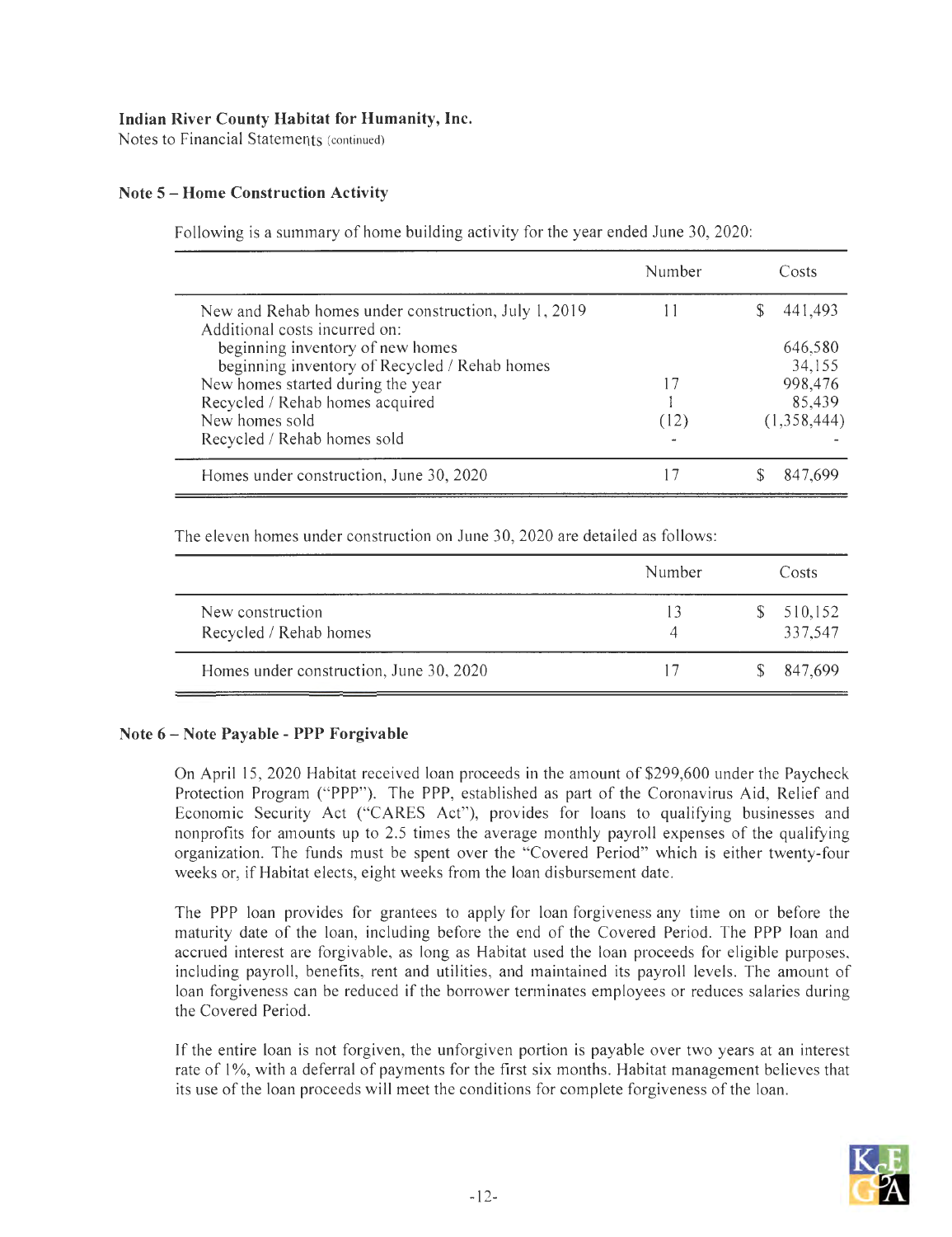Notes to Financial Statements (continued)

## **Note** 7 - **Note Payable**

On June 29, 2017, IRCHFH Funding Company 1, LLC established a secured promissory note due to Northern Trust in the principal amount of \$1,959,900. The note is non-interest bearing until maturity at January 2047. Monthly principal payments began July 2017 in the amount of \$6,229. Outstanding principal at June 30, 2020 amounts to \$1,741,888. The note is collateralized by mortgages as described in Note 14.

On May 3, 2019, IRCHFH Funding Company 1, LLC established a second secured promissory note due to Northern Trust in the principal amount of \$2,079,697. The note is non-interest bearing until maturity at February 1, 2048. Monthly principal payments began June 2019 in the amount of \$7,341. Outstanding principal at June 30, 2020 amounts to \$1,976,926. The note is collateralized by mortgages as described in Note 14

Habitat receives funding from the United States Department of Housing and Urban Development. under the Self-Help Home Ownership Program (SHOP). The funding is comprised of grant revenue (75% of funding) and a loan (25% of funding). These funds are used for land acquisition and infrastructure improvements for Habitat houses.

The loan portion of the SHOP funding is in the form of a non-interest bearing note. The loan agreements require principal only payments for 48 months. The five SHOP notes payable had a combined balance of \$102,815 at June 30, 2020.

|  | Principal payments on notes payable are due as follows: |  |
|--|---------------------------------------------------------|--|
|--|---------------------------------------------------------|--|

| 2021         | 195,674     |
|--------------|-------------|
| 2022         | 187,228     |
| 2023         | 184,160     |
| 2024         | 176,187     |
| 2025 & after | 3,078,380   |
|              | \$3,821,629 |

### **Note 8** - **Line of Credit**

In February 2020 Habitat renewed a secured line of credit in the amount of \$1 ,000,000. The line of credit bears interest variable monthly at the London Interbank Offered Rate (LIBOR) plus 2. 15%. The line is secured by substantially all the accounts and personal property of the entity and expires February 28, 2021. As of June 30, 2020, the outstanding balance is zero.

In November 2020, Habitat renewed a secured line of credit in the amount of \$1,750,000, with an adjustable rate of interest. The interest rate will be adjusted based on the Wall Street Journal Prime rate minus .50%, with a rate floor of 2.25%. This line of credit is secured by their campus located on U.S. Highway I in Indian River County, Florida and expires August 24, 2020. The line is due on demand. As of June 30, 2020, the outstanding balance is zero.

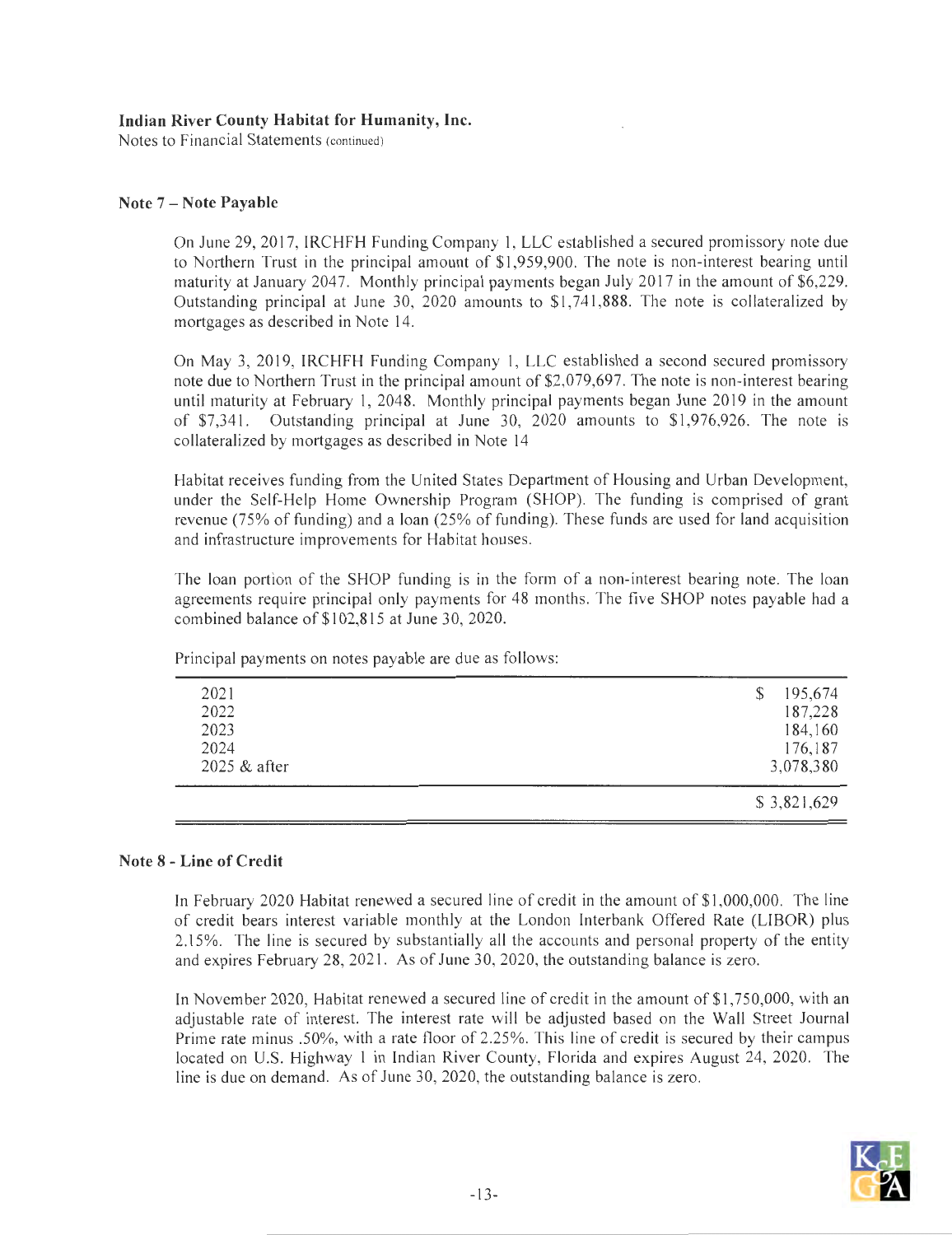Notes to Financial Statements (continued)

### **Note 9** - **Net Assets, Designated**

Designated net assets consist of resources that have been voluntarily set aside by Habitat for the construction of homes that have been awarded to applicants

### **Note 10 -Net Assets with Donor Restrictions**

Net Assets with donor restrictions at June 30, 2020 are restricted by purpose or time for the following:

| Scholarships<br>Fellsmere expansion<br>Other restrictions | \$313,724<br>30,000<br>11.500 |
|-----------------------------------------------------------|-------------------------------|
|                                                           | \$355.224                     |

#### **Note 11** - **Net Assets Released from Restriction**

During the fiscal year ended June 30, 2020, net assets were released from donor restrictions due to the passage of time and usage as follows:

| Scholarships<br>Pledges receivable | 75,945<br>10,000 |
|------------------------------------|------------------|
|                                    | 85.945           |

## **Note 12** - **Transfers to Homeowners-Second Mortgages / Shared Appreciation Agreements**

Habitat requires that, on the date of transfer, the homeowners sign a shared appreciation agreement in addition to any second mortgage which may be recorded. The intent of these instruments is to deter homeowners from immediately selling their newly acquired homes for a profit. The second mortgage represents the approximate difference between the fair market value of the home at the date of transfer less the amount equal to the funds needed to put the homeowners' monthly mortgage payment at 20% of the family's gross monthly income. The second mortgage amount generally ranges between  $$10,000$  to  $$65,000$  per home. The shared appreciation agreement systematically allocates a specific percentage of property appreciation to the homeowner and Habitat, on a declining basis over twenty years from the date of transfer. At such time, the shared appreciation agreement terminates. The payment of the second mortgage, and any amount which may be due under the shared appreciation agreement, are only due upon sale of property from the original homeowner to a non-qualifying party. Since this event will occur sometime in the unforeseeable future, and which will be beyond the organization's control, the present value of said mortgages cannot be readily determined. Accordingly, neither the face value nor present value of second mortgages held, are included in the financial statements. The face value of second mortgages held as of June 30, 2020 amounts to  $$5,360,867$ .

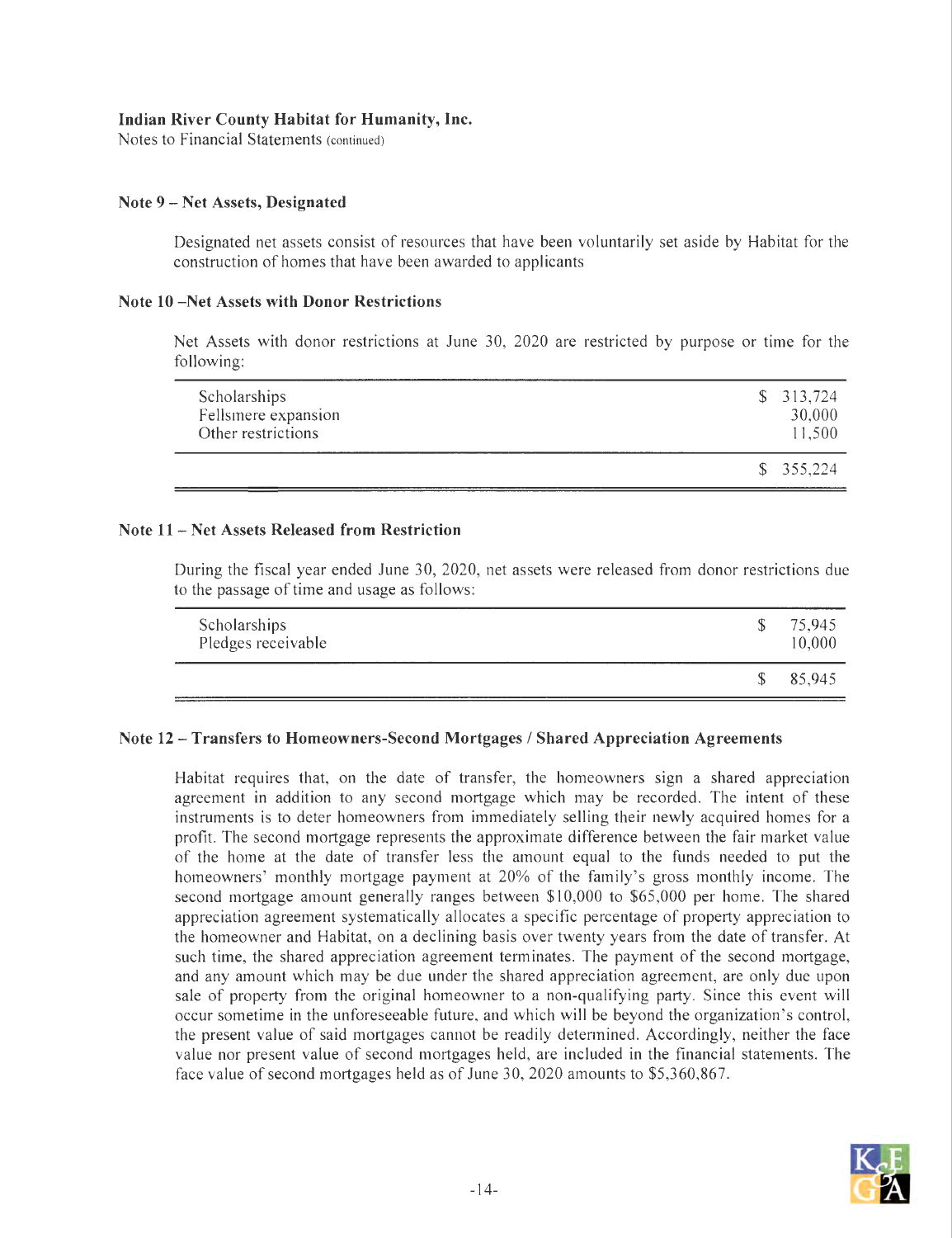Notes to Financial Statements (continued)

## **Note 13 - Transactions with Habitat for Humanity International, Inc.**

By covenant agreement with Habitat for Humanity International, Inc., Habitat remits 10% of its contributions (excluding in-kind and capital campaign contributions) to construct homes in economically depressed areas around the world . For the year ended June 30, 2020, Habitat contributed \$286,569 toward this effort

### **Note 14 - Securitization of Mortgages and Commitment**

On June 29, 2017, IRCHFH Funding Company 1, LLC acquired, under purchase agreement from Habitat, 25 mortgages receivable with principal balances totaling \$1,959,900. To fund the purchase of these subject mortgages, IRCHFH Funding authorized the issuance of a promissory note secured by the aforementioned mortgages and entered into a note purchase agreement with Northern Trust Bank for the securitized note. See Note 7 for the terms and outstanding balance of the Note payable at June 30, 2020. Under the securitization and collateralized loan transaction, if one of the collateralized mortgage loans becomes nonperforming, IRCHFH Funding is obligated to purchase that loan out of the collateral pool or substitute a substantially similar mortgage loan.

On May 3, 2019, IRCHFH Funding Company 1, LLC acquired, under purchase agreement from Habitat, 21 mortgages receivable with principal balances totaling \$2,198,565. To fund the purchase of these subject mortgages, IRCHFH Funding authorized the issuance of a promissory note secured by the aforementioned mortgages and entered into a second note purchase agreement with Northern Trust Bank for the securitized note. See Note 7 for the tenns and outstanding balance of the Note payable at June 30, 2020. Under the securitization and collateralized loan transaction, if one of the collateralized mortgage loans becomes nonperforming, IRCHFH Funding is obligated to purchase that loan out of the collateral pool or substitute a substantially similar mortgage loan.

As discussed in Note 1, IRCHFH Funding Company 1, LLC is a wholly owned subsidiary of Habitat and as such the entities are consolidated. All intercompany amounts, including the effects of gains and losses, unamortized discounts, and any imputed interest related to transactions between the entities are eliminated in the accompanying financial statements.

### **Note 15 - Fair Value Measurement**

ASC Topic 820, "Fair Value Measurements and Disclosures", defines fair value, establishes guidelines for measuring fair value, and expands disclosure regarding fair value measurements. ASC Topic 820 establishes a fair value hierarchy, which prioritizes the inputs to valuation techniques used to measure fair value into three levels. A financial instrument's categorization within the fair value hierarchy is based upon the lowest level of input that is available and significant to the fair value measurement. ASC Topic 820 establishes and prioritizes three levels of inputs that may be used to measure fair value.

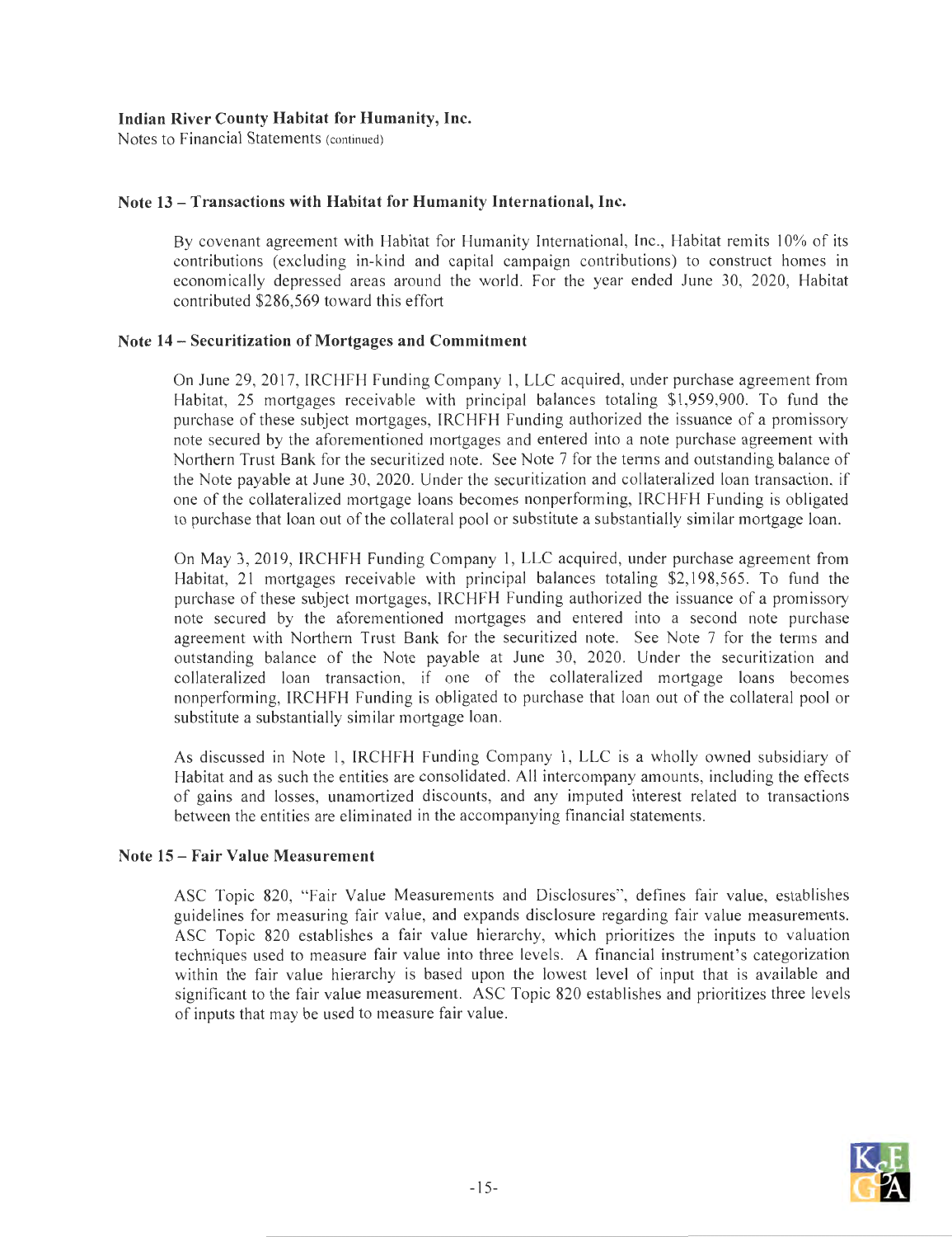Notes to Financial Statements (continued)

### **Note 15 - Fair Value Measurement** (continued)

*Level 1* – Quoted prices in active markets for identical assets or liabilities.

*Level 2 – Observable inputs other than quoted prices in active markets for identical assets* and liabilities, quoted prices for identical or similar assets or liabilities in inactive markets, or other inputs that are observable market data for substantially the full term of the assets or liabilities.

*Level 3 –* Inputs that are generally unobservable and typically reflect management's estimates of assumptions that market participants would use in pricing the asset or liability. The following methods and assumptions were used by Habitat in estimating its fair value disclosures for financial instruments on a nonrecurring basis:

- Cash, cash equivalents, current portion of pledge receivable, accounts receivable, cost of homes under construction, accounts payable, notes payable and line of credit: The carrying amounts reported in the statement of financial position approximate fair values because of the short maturities of those instruments. For long-term assets and liabilities, Habitat will continue to utilize the exemption from certain disclosure requirements for financial instruments provided by FASB ACS 825-10-50-3.
- Long-term unconditional promises to give: The fair value of promises to give that are due in more than one year is estimated by discounting expected future cash flows using a  $4\%$ rate of return.
- Mortgage loan receivable: The fair value of mortgage loan receivable is estimated by discounting expected future cash flows as more fully described in Note 3.
- Land held for development: The fair value of land held for development is estimated by management based on current tax appraised values and other information compiled from industry experts, historical real estate transactions, and Indian River County property records.

The following table presents Habitat's assets measured at fair value on a non-recurring basis at June 30, 2020:

|                                                        | Level 1 |                               | Level 2 |                                                      | Level 3                  |  |
|--------------------------------------------------------|---------|-------------------------------|---------|------------------------------------------------------|--------------------------|--|
| Mortgage loans receivable<br>Land held for development |         | ۰<br>$\overline{\phantom{a}}$ |         | $\overline{\phantom{a}}$<br>$\overline{\phantom{0}}$ | \$5,790,370<br>2,278,307 |  |
|                                                        |         | $\overline{\phantom{a}}$      |         | -                                                    | \$8,068,677              |  |

Fair value Measurement: